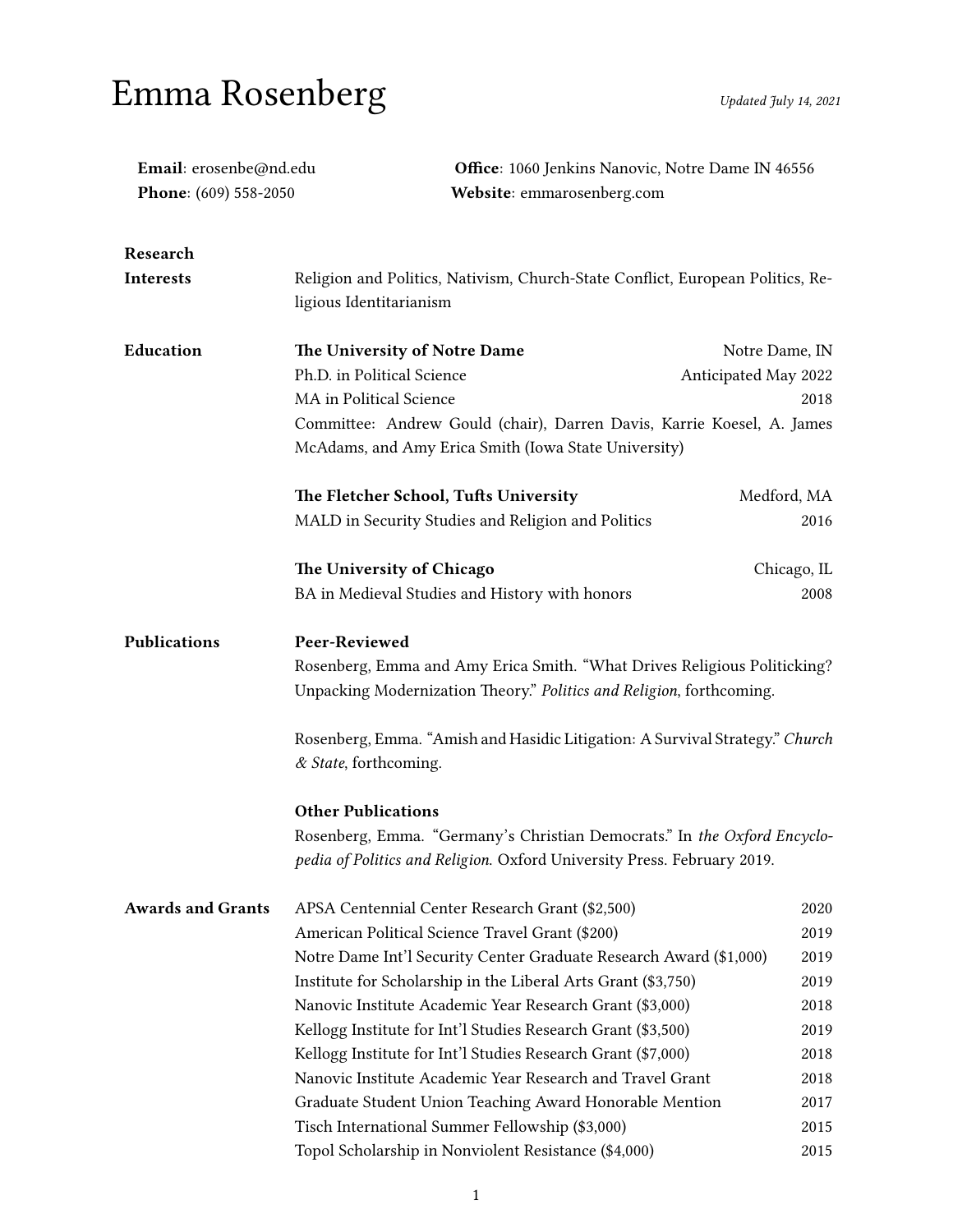| Conference            |                                                                                                                                   |                                |  |
|-----------------------|-----------------------------------------------------------------------------------------------------------------------------------|--------------------------------|--|
| Presentations         | Paper                                                                                                                             |                                |  |
|                       | "Explaining Divergent Paths in Christian Populist Participation in South Korea                                                    |                                |  |
|                       | and Germany" with Myunghee Lee, University of Missouri                                                                            | <b>ECPR 2021</b>               |  |
|                       | "Religiosity and the Appeal of Nativist Religious Rhetoric"                                                                       | <b>MPSA 2021</b>               |  |
|                       | "Rally Round the Steeple: Nativist Religious Rhetoric in Europe" APSA 2020                                                        |                                |  |
|                       | "Explaining Variation in European Veil Bans" with Michael Hoffman, Univer-                                                        |                                |  |
|                       | sity of Notre Dame                                                                                                                | <b>APSA</b>                    |  |
|                       | 2019                                                                                                                              |                                |  |
|                       | "What Drives Religious Politicking? Unpacking Modernization Theory" with                                                          |                                |  |
|                       | Amy Erica Smith, Iowa State University                                                                                            | MPSA 2017                      |  |
|                       | Poster                                                                                                                            |                                |  |
|                       | "Religious Rhetoric and Right-Wing Populism in Central Europe" APSA 2021                                                          |                                |  |
|                       | "Religious Freedom and Health Care: An Economic Argument" with Clare                                                              |                                |  |
|                       | O'Hare, University of Notre Dame                                                                                                  | <b>APSA 2018</b>               |  |
|                       | <b>Other Conference Activities</b>                                                                                                |                                |  |
|                       | Chair and Discussant, Christianity and Populism Panels I and II                                                                   | <b>ECPR 2021</b>               |  |
| <b>Working Papers</b> | "Taking the 'Race' out of 'Master Race': The Evolving Role of the Jew in White<br>Supremacist Discourse," under review            |                                |  |
|                       | "Rally Around the Steeple: Nativist Religious Rhetoric in Austria, Germany,<br>and Switzerland," under review                     |                                |  |
|                       | "Explaining Variation in Veil Bans in Europe" (with Michael Hoffman, the Uni-<br>versity of Notre Dame), under review             |                                |  |
|                       | "Divergent Paths in Christian Nativist Participation in South Korea and Ger-<br>many" (with Myunghee Lee, University of Missouri) |                                |  |
| Teaching              |                                                                                                                                   |                                |  |
| Experience            | <b>Instructor of Record</b>                                                                                                       |                                |  |
|                       | Hates Speech: Threats to States, Societies, and Peoples                                                                           | Notre Dame 2021                |  |
|                       | The Cost of Religious Freedom in America                                                                                          | <b>OSHER Institute 2016</b>    |  |
|                       | <b>Scandals in American Politics</b>                                                                                              | OSHER Institute 2016           |  |
|                       | Religion on Trial                                                                                                                 | <b>OSHER Institute 2016</b>    |  |
|                       | <b>Informal Societies</b>                                                                                                         | <b>OSHER Institute 2015</b>    |  |
|                       | Separation of Church and State?                                                                                                   | <b>OSHER Institute 2015</b>    |  |
|                       | 11th and 13th-grade English                                                                                                       | Ravensburg Abendgymnasium 2010 |  |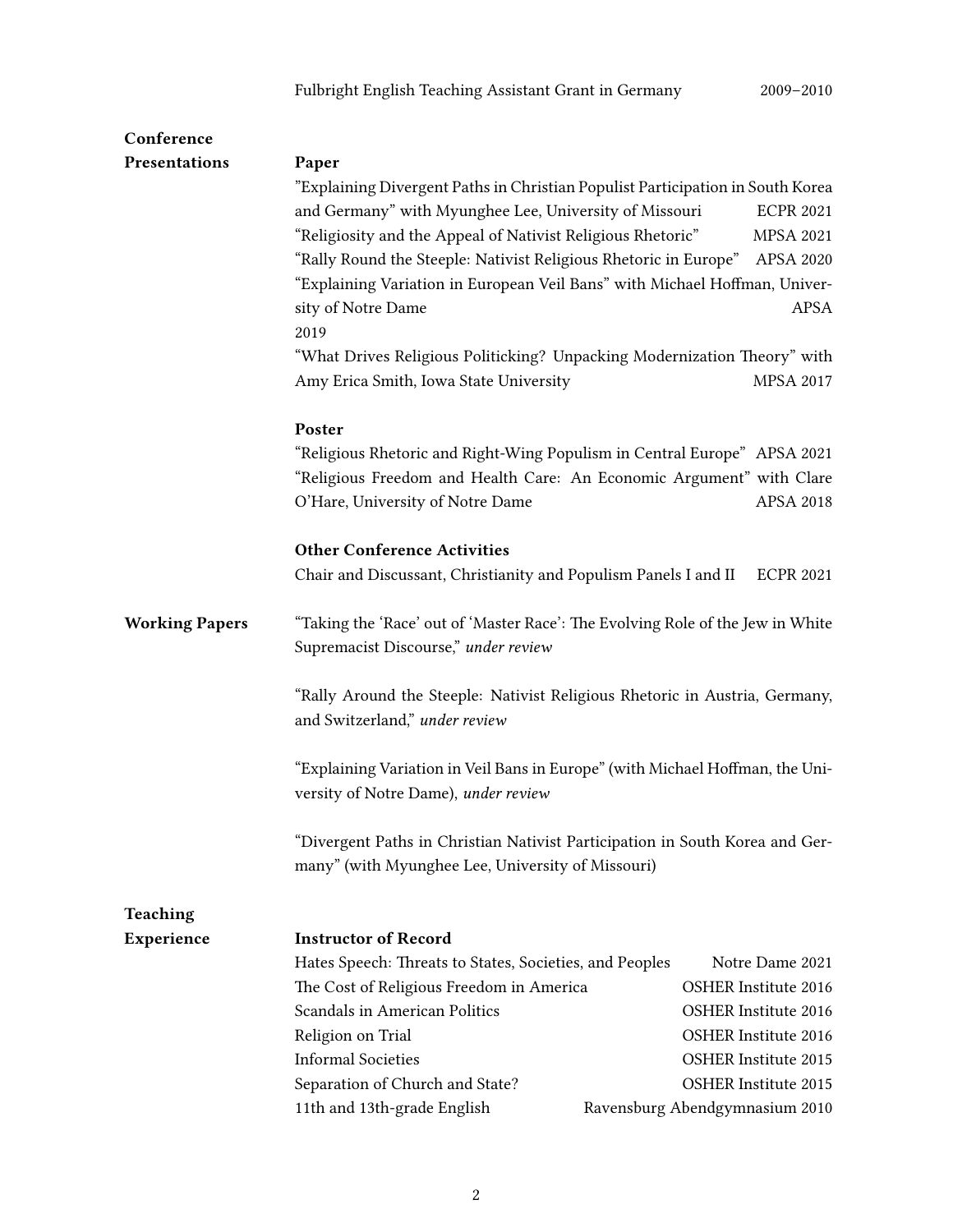|                  | <b>Teaching Assistant</b>                                                  |                  |  |
|------------------|----------------------------------------------------------------------------|------------------|--|
|                  | Intro. to World Politics, (2 weekly discussion sections)                   | 2017             |  |
|                  | Prof. A. James. McAdams, Notre Dame                                        |                  |  |
|                  | <b>Byzantines and Their World</b>                                          | 2015             |  |
|                  | Prof. David Proctor, Tufts                                                 |                  |  |
|                  | Fulbright English Teaching Assistant                                       | 2009-2010        |  |
|                  | Viktoria Fehling and Wiebke Behrends, Kieler Gelehrtenschule               |                  |  |
|                  | <b>Invited Lectures</b>                                                    |                  |  |
|                  | "Israel: A Jewish Nation or a Nation of Jews?" for Middle Eastern Politics | 2019, 2020, 2021 |  |
|                  | Prof. Mike Hoffman, Notre Dame                                             |                  |  |
|                  | "Right-wing Populism and Religion in Europe" for Authoritarian Regimes     |                  |  |
|                  | Prof. Karrie Koesel, Notre Dame                                            | 2020             |  |
|                  | "Separation of Church and State?" for State Building                       |                  |  |
|                  | Major Dan Flynn, West Point                                                | 2019             |  |
|                  | "Right-wing Populism and Religion in Europe" for European Politics         |                  |  |
|                  | Prof. Andy Gould, Notre Dame                                               | 2018             |  |
|                  | "Populism and Religion in Europe" for Introduction to World Politics       |                  |  |
|                  | Prof. A. James McAdams, Notre Dame                                         | 2018             |  |
| Research         |                                                                            |                  |  |
| Experience       | Research Assistant, Professor Robert Dowd                                  | 2017-2019        |  |
|                  | Research Assistant, Professor Zeynep Bulutgil                              | 2016             |  |
| <b>Service</b>   | Editorial Assistant, Politics & Gender                                     | 2019-2020        |  |
|                  | Reviewer, Politics & Religion                                              | 2020             |  |
|                  | Institute for Scholarship in the Liberal Arts Grant Reviewer               | 2020             |  |
|                  | Comparative Politics Workshop Discussant and Presenter                     | 2016-present     |  |
|                  | First Year Political Science Student Government Representative             | 2016-2017        |  |
| Professional     |                                                                            |                  |  |
| Experience       | Finance Director, Andrew Flowers for State Representative (MA-8th)         | 2020             |  |
|                  | Data Analyst, Madison Park Development Corporation                         | 2019             |  |
|                  | Communications Director, Rick Bohn for Larimer County Treasurer            | 2018             |  |
|                  | Political Associate, Kurth Lampe Worldwide                                 | 2014             |  |
|                  | Finance Director, Dan Roche for Congress (IL-7th)                          | 2014             |  |
|                  | Director of Communications (Chicago-43rd)                                  | $2012 - 2013$    |  |
|                  | Operations Manager, Friends of Michele Smith (Chicago-43rd)                | $2010 - 2011$    |  |
| Affiliations and |                                                                            |                  |  |
| Memberships      | European Consortium for Political Research                                 | 2020-present     |  |
|                  | Visiting Researcher, CURA, Boston University                               | 2019-present     |  |
|                  | Kellogg Institute Graduate Affiliate                                       | 2016-present     |  |
|                  | Notre Dame International Security Center Graduate Fellow                   | 2019-present     |  |
|                  | American Political Science Association                                     | 2016-present     |  |